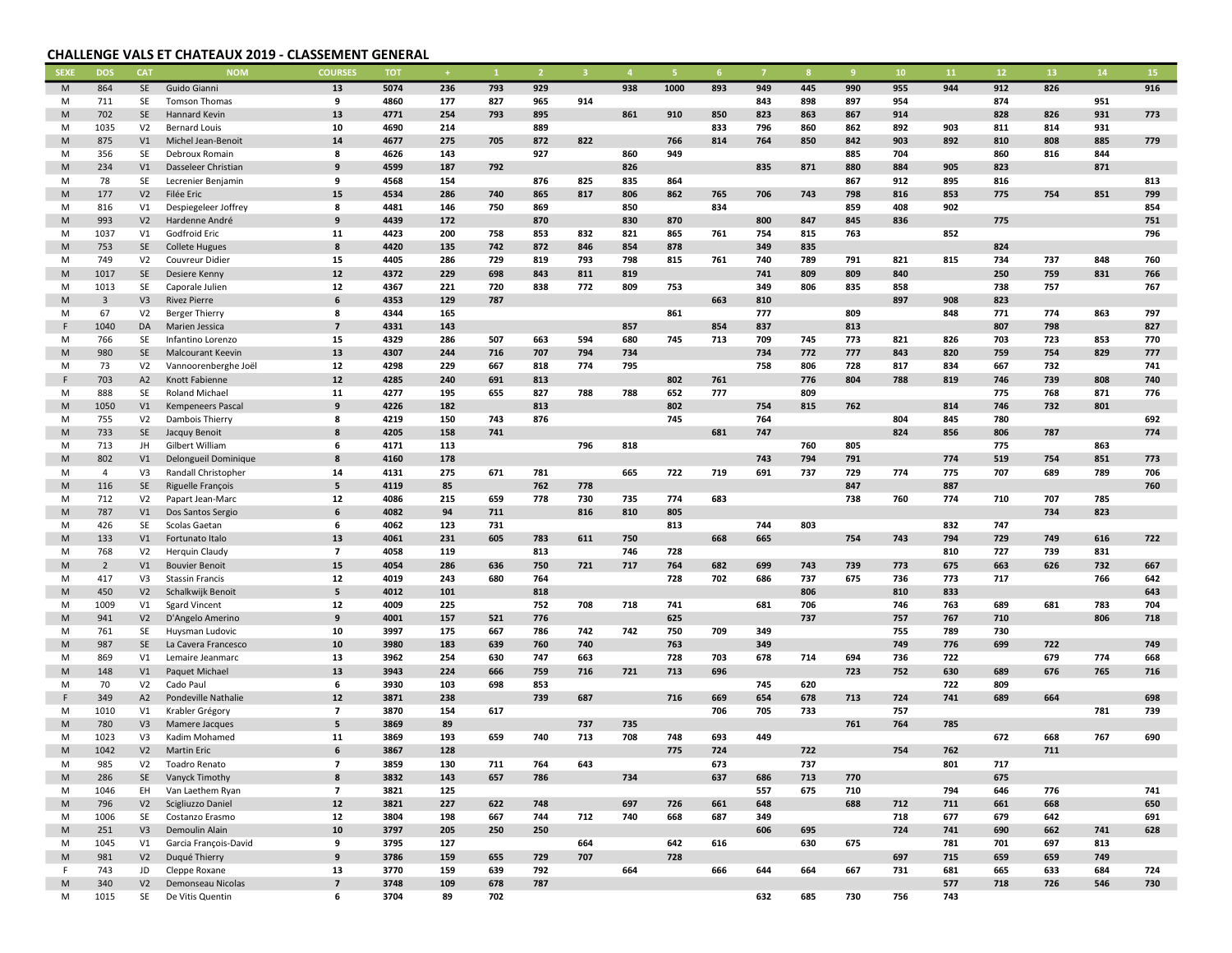| M         | 977  | V3                   | <b>Golard Alain</b>        | 11             | 3702 | 213 | 611 | 725        |     | 670 |     | 649 | 628 |     | 688 | 702 | 704        | 647 | 644 |     | 644 |
|-----------|------|----------------------|----------------------------|----------------|------|-----|-----|------------|-----|-----|-----|-----|-----|-----|-----|-----|------------|-----|-----|-----|-----|
| M         | 1027 | EH                   | Cleppe Guillaume           | 15             | 3696 | 168 | 641 | 776        | 709 | 710 | 659 | 630 | 649 | 623 | 593 | 622 | 674        | 629 | 633 | 639 | 639 |
| F         | 798  | A2                   | Gandibleux Karine          | 12             | 3687 | 227 | 602 | 712        |     | 670 | 700 | 634 | 628 |     | 661 | 684 | 694        | 630 | 623 |     | 650 |
| M         | 163  | V <sub>2</sub>       | Coco Luigi                 | 14             | 3682 | 263 | 573 | 669        | 644 | 660 | 682 | 630 | 594 | 644 | 643 |     | 696        | 620 | 632 | 712 | 609 |
| M         | 930  | V <sub>4</sub>       | Canivet Roland             | 8              | 3660 | 152 | 651 | 750        |     |     |     | 542 | 675 | 710 | 698 |     |            | 663 |     |     | 676 |
| M         | 908  | SE                   | Perrone Jean-Louis         | 9              | 3642 | 138 |     | 637        |     | 668 |     | 725 | 710 |     | 679 | 543 |            | 562 |     | 645 | 722 |
| M         | 285  | V3                   | Giuliani Fernando          | 9              | 3635 | 164 | 669 |            | 574 | 659 |     | 539 | 703 | 703 | 721 |     |            | 663 |     |     | 676 |
| M         | 218  | V <sub>2</sub>       | <b>Cleppe Vincent</b>      | 15             | 3620 | 269 | 605 | 697        | 632 | 647 | 670 | 634 | 608 | 545 | 641 | 637 | 672        | 599 | 618 | 665 | 622 |
| ${\sf M}$ | 746  | SE                   | Verstaen Sébastien         | 6              | 3608 | 92  |     |            | 539 |     |     | 635 | 661 |     | 763 | 759 |            |     | 698 |     |     |
| M         | 381  | V1                   | Noel Christophe            | $\overline{7}$ | 3595 | 136 | 617 | 722        |     |     |     |     |     |     | 670 | 574 | 734        | 685 | 649 |     |     |
| F         | 135  | A2                   | <b>Bourmorck Carine</b>    | 13             | 3580 | 242 | 605 | 683        |     | 635 | 674 | 493 | 570 | 584 | 603 | 614 |            | 615 | 619 | 705 | 641 |
| F         | 1008 | A1                   | Levêque Delphine           | 13             | 3577 | 231 | 574 | 678        | 642 | 642 | 668 | 620 | 625 | 652 |     | 660 | 687        | 250 |     | 506 | 615 |
| M         | 969  | SE                   | Marique Kevin              | 15             | 3564 | 224 | 587 | 621        | 622 | 621 | 620 | 643 | 603 | 622 | 642 | 669 | 656        | 639 | 625 | 730 | 589 |
| F.        | 975  | A1                   | Vansighen Anne-Sophie      | 12             | 3552 | 226 | 592 | 665        | 567 |     | 659 | 617 | 602 | 651 |     | 664 | 686        | 628 | 587 |     | 601 |
| F         | 718  | A2                   | Lion Patricia              | 13             | 3550 | 254 | 600 | 679        |     | 631 | 659 | 613 | 601 | 633 | 630 | 659 | 667        | 616 | 545 |     | 630 |
| M         | 124  | V1                   | George Jean                | 13             | 3548 | 249 |     | 630        | 600 | 608 | 639 | 594 | 578 | 627 | 645 | 673 | 676        | 609 |     | 668 | 627 |
| F         | 1012 | A2                   | Colleau Sandra             | 12             | 3519 | 232 | 592 | 670        | 646 |     | 669 |     | 596 | 627 | 622 | 604 |            | 606 | 621 | 675 | 624 |
| M         | 700  | V <sub>2</sub>       | <b>Bauduin Vincent</b>     | 9              | 3474 | 181 | 626 |            | 666 |     |     | 645 | 613 |     |     | 630 |            | 633 | 624 | 714 | 634 |
| M         | 848  | EH                   | Demonseau Elliot           | 5              | 3467 | 56  | 571 | 785        |     |     |     |     |     |     |     |     | 703        |     | 662 | 691 |     |
| F.        | 190  | DA                   | Fontaine Justine           | 9              | 3454 | 159 | 608 | 701        |     | 625 |     | 611 | 593 |     |     | 673 | 641        | 633 |     |     | 647 |
| M         | 150  | V3                   | <b>Rouvroy Daniel</b>      | 9              | 3427 | 167 | 597 | 690        | 644 | 631 |     | 613 | 594 | 644 |     | 636 | 646        |     |     |     |     |
| M         | 972  | V1                   | Godfroid Fabian            | 11             | 3424 | 156 | 532 | 558        | 578 |     |     | 570 | 593 | 572 | 655 |     | 685        |     | 560 | 709 | 627 |
| ${\sf M}$ | 1011 | V <sub>4</sub>       | Ferauche Jean-Marie        | 6              | 3422 | 111 | 627 | 722        |     |     |     |     | 641 | 656 |     | 664 | 628        |     |     |     |     |
| M         | 292  | V <sub>2</sub>       | Marinelli Gaetano          | 6              | 3408 | 100 | 625 | 707        | 661 | 659 |     |     | 349 | 656 |     |     |            |     |     |     |     |
| ${\sf M}$ | 1049 | V <sub>2</sub>       | Vandenbroecke Marc         | $\overline{7}$ | 3408 | 153 |     |            |     |     |     |     |     | 670 | 660 |     | 697        | 625 | 601 | 602 | 528 |
| F.        | 201  |                      | Lagneaux Celine            | 10             | 3398 | 192 | 526 | 634        |     |     | 642 | 589 |     |     | 602 | 638 | 671        | 613 | 582 |     | 622 |
| M         | 976  | A1<br>V <sub>2</sub> | <b>Dubois Marc</b>         | 6              | 3372 | 60  | 698 | 817        |     | 781 | 250 | 766 |     | 250 |     |     |            |     |     |     |     |
| F.        | 952  | A <sub>2</sub>       | <b>Oumalis Ariane</b>      | 9              | 3362 | 160 | 565 | 671        |     | 609 |     | 607 | 349 |     | 598 | 666 |            | 642 | 614 |     |     |
| ${\sf M}$ |      |                      |                            | 12             | 3340 | 207 |     |            |     | 461 |     |     |     |     | 609 | 604 | 630        |     | 364 |     |     |
|           | 93   | V3                   | <b>Delmotte Yves</b>       | $\overline{7}$ | 3340 |     | 577 | 646        | 622 |     | 626 | 578 | 586 |     |     |     |            | 578 |     |     |     |
| M<br>F    | 797  | V1                   | Conoscenti André           | 10             | 3325 | 121 |     | 660<br>651 | 584 |     |     |     | 607 |     | 621 | 661 | 673<br>655 | 584 | 619 |     | 512 |
|           | 709  | A2                   | <b>Rosy Martine</b>        |                |      | 178 | 546 |            |     |     | 555 | 570 | 562 | 482 |     | 637 |            |     |     |     |     |
| F.<br>F   | 110  | A1                   | Van Immerseel Sandrine     | 14             | 3324 | 219 | 508 | 634        | 596 | 550 | 660 | 596 | 558 | 607 | 608 | 250 |            | 438 | 474 | 493 | 557 |
|           | 717  | A1                   | <b>Francois Aurore</b>     | 12             | 3323 | 230 |     |            | 574 | 544 | 625 | 601 |     | 591 | 583 | 576 | 629        | 577 | 549 | 648 | 573 |
| F         | 725  | A2                   | Loriaux Chantal            | 11             | 3312 | 182 |     | 635        |     | 517 | 621 |     | 634 | 482 | 598 | 620 | 620        | 584 | 567 |     | 590 |
| ${\sf M}$ | 744  | EH                   | Garcia Estéban             | $\overline{7}$ | 3307 | 96  |     |            | 678 |     | 467 | 622 |     | 664 |     |     | 581        |     | 250 | 667 |     |
| M         | 759  | V <sub>2</sub>       | Franchella Eric            | $\overline{7}$ | 3307 | 121 |     | 622        | 618 |     |     | 541 | 592 |     |     | 663 |            |     | 632 |     | 650 |
| F         | 454  | A <sub>3</sub>       | <b>Barigand Jacqueline</b> | 11             | 3295 | 196 | 563 | 615        | 582 | 606 | 659 | 601 | 561 |     | 618 | 532 |            | 572 |     |     | 544 |
| M         | 288  | V <sub>2</sub>       | <b>Tielemans Philippe</b>  | 8              | 3293 | 163 |     |            |     |     |     |     | 560 | 657 |     | 581 | 669        | 606 | 589 | 603 | 595 |
| M         | 212  | SE                   | Helguers Jérôme            | 5              | 3289 | 85  | 534 |            |     |     | 647 |     |     |     |     | 653 | 691        |     |     | 680 |     |
| M         | 156  | V3                   | Preter Serge               | 5              | 3274 | 81  | 653 |            | 643 |     |     | 672 | 588 |     |     |     | 636        |     |     |     |     |
| ${\sf M}$ | 970  | SE                   | Lalot Clément              | 6              | 3258 | 101 | 517 | 674        |     | 629 |     | 637 |     |     |     |     |            |     | 600 |     | 616 |
| M         | 419  | SE                   | Van Laethem Frederic       | 13             | 3236 | 163 | 523 | 606        | 558 | 606 | 565 | 539 | 496 | 569 |     |     | 643        | 622 | 595 | 469 | 520 |
| ${\sf M}$ | 207  | V3                   | <b>Desseille Ernest</b>    | 5              | 3229 | 98  | 604 |            | 642 |     |     |     |     | 673 |     | 557 | 654        |     |     |     |     |
| M         | 1003 | V1                   | Oger Marc                  | 6              | 3222 | 78  |     | 654        | 632 | 608 | 651 | 596 |     | 598 |     |     |            |     |     |     |     |
| M         | 420  | V3                   | Van Laetehm Eloi           | 8              | 3221 | 102 | 605 | 699        | 621 | 576 | 618 |     |     |     |     |     |            |     | 477 | 469 | 523 |
| F.        | 1026 | ED                   | D'Angelo Lina              | $\overline{7}$ | 3221 | 53  | 596 | 627        | 640 |     | 625 |     |     | 612 |     |     | 664        |     |     |     | 590 |
| ${\sf M}$ | 931  | V3                   | Demierbe Freddy            | $\overline{7}$ | 3219 | 112 | 552 | 660        | 595 |     | 563 |     | 349 |     | 660 |     |            |     |     |     | 628 |
| F.        | 874  | A1                   | Michel Annepascale         | 6              | 3218 | 108 |     | 624        | 622 |     |     |     |     |     |     | 575 | 633        | 582 |     | 649 |     |
| M         | 96   | V <sub>4</sub>       | Bassoulet Jean Claude      | 15             | 3203 | 275 | 497 | 605        | 554 | 563 | 572 | 536 | 548 | 569 | 567 | 586 | 597        | 529 | 527 | 454 | 549 |
| F         | 1018 | DA                   | Keles Ebru                 | 6              | 3199 | 118 | 573 |            | 627 |     |     |     |     | 627 |     | 644 |            |     | 582 |     | 601 |
| M         | 708  | V3                   | Fouz - Lopez Francisco     | 11             | 3194 | 171 |     |            |     | 408 | 496 | 510 | 525 | 494 | 616 | 560 | 604        | 604 | 590 |     | 609 |
| M         | 200  | V <sub>2</sub>       | Kinif Philippe             | $\overline{7}$ | 3158 | 127 | 526 | 634        |     |     | 642 | 584 |     |     |     | 581 |            | 581 |     |     | 590 |
| M         | 1043 | V1                   | Duez Christophe            | $\overline{7}$ | 3152 | 138 |     |            |     |     |     | 585 | 349 | 613 |     | 583 |            | 556 | 599 |     | 634 |
| M         | 896  | V3                   | Ritucci Michel             | 13             | 3141 | 201 | 494 | 551        | 575 |     | 599 | 566 | 507 | 509 | 552 | 557 |            | 556 | 501 | 631 | 570 |
| F         | 127  | A4                   | Dieudonne Claire           | 6              | 3120 | 110 | 564 | 646        |     |     |     |     |     |     |     |     | 625        | 580 | 577 |     | 581 |
| M         | 1032 | V1                   | Hoppen Alain               | 9              | 3119 | 100 |     | 598        |     |     |     | 575 |     |     | 250 | 646 | 639        | 250 | 397 | 562 | 250 |
| F         | 740  | A2                   | Baud'Huin Cécile           | 9              | 3102 | 161 | 519 | 650        |     | 517 | 621 |     |     | 586 |     |     | 556        | 528 | 518 |     | 513 |
| M         | 5    | V <sub>4</sub>       | Dussart Jean-Pierre        | 8              | 3096 | 150 | 573 | 628        | 573 |     |     | 577 |     | 582 |     |     |            | 586 | 563 |     | 554 |
| F         | 1001 | A1                   | Laixhay Josine             | 6              | 3080 | 119 |     | 609        |     |     |     |     |     |     | 578 | 573 | 617        | 582 | 572 |     |     |
| M         | 959  | V <sub>2</sub>       | <b>Torres Pasquale</b>     | 10             | 3065 | 175 |     |            |     | 556 | 557 | 544 | 349 | 511 |     | 608 | 561        | 561 | 562 |     | 599 |
| F         | 126  | JD                   | George Amandine            | 13             | 3057 | 249 |     | 547        | 527 | 527 | 533 | 513 | 496 | 520 | 544 | 541 | 587        | 530 |     | 589 | 526 |
| F.        | 252  | A1                   | Pouplard Caroline          | 6              | 3042 | 127 |     |            | 592 |     |     |     | 563 | 592 |     | 578 |            |     | 564 |     | 589 |
| M         | 982  | V1                   | <b>Herion Eric</b>         | $\overline{7}$ | 3022 | 144 | 503 |            |     |     |     |     |     |     |     | 551 | 592        | 552 | 554 | 629 | 539 |
| M         | 726  | V3                   | Sancarlo Mario             | 9              | 2977 | 141 |     | 498        |     | 556 | 520 |     | 502 |     | 559 | 533 | 604        | 584 | 534 |     |     |
| M         | 128  |                      | V1 Leduc Stéphane          | 6              | 2962 | 107 | 573 | 542        | 529 |     |     |     |     | 556 |     |     | 650        | 534 |     |     |     |